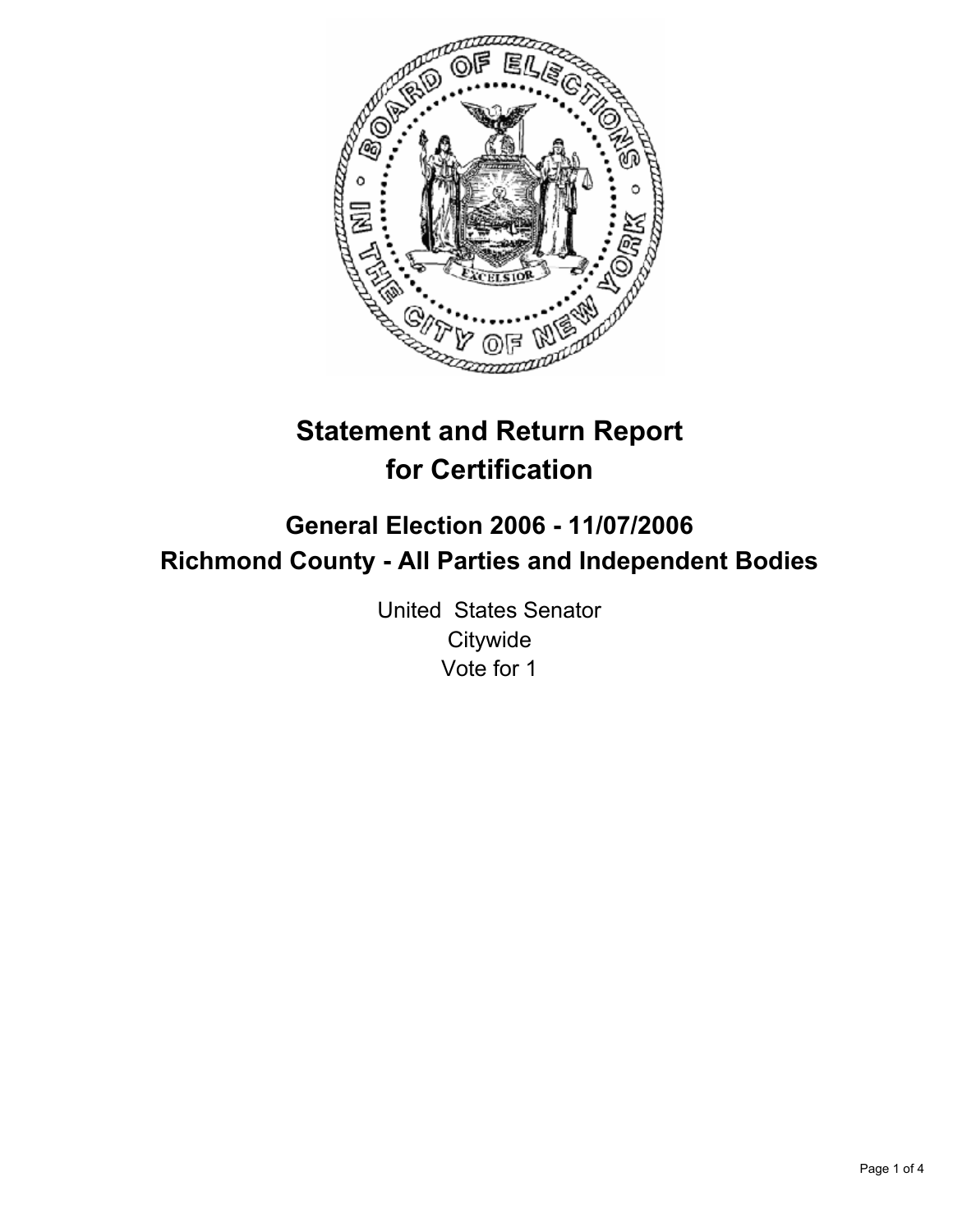

#### **Assembly District 60**

| <b>PUBLIC COUNTER</b>                     | 14,691 |
|-------------------------------------------|--------|
| <b>EMERGENCY</b>                          | 0      |
| ABSENTEE/MILITARY                         | 594    |
| <b>FEDERAL</b>                            | 26     |
| <b>AFFIDAVIT</b>                          | 156    |
| <b>Total Ballots</b>                      | 15,467 |
| JOHN SPENCER (REPUBLICAN)                 | 5,723  |
| HILLARY RODHAM CLINTON (DEMOCRATIC)       | 6,990  |
| HILLARY RODHAM CLINTON (INDEPENDENCE)     | 389    |
| JOHN SPENCER (CONSERVATIVE)               | 853    |
| HILLARY RODHAM CLINTON (WORKING FAMILIES) | 386    |
| <b>HOWIE HAWKINS (GREEN)</b>              | 90     |
| JEFFREY T RUSSELL (LIBERTARIAN)           | 52     |
| ROGER CALERO (SOCIALIST WORKERS)          | 24     |
| WILLIAM VAN AUKEN (SOCIALIST EQUALITY)    | 11     |
| DONNA M. KORNREICH (WRITE-IN)             | 1      |
| JOE SOBNAN (WRITE-IN)                     | 1      |
| TWEETY (WRITE-IN)                         | 1      |
| <b>Total Votes</b>                        | 14,521 |
| Unrecorded                                | 946    |

**Assembly District 61**

| <b>PUBLIC COUNTER</b>                     | 22,007 |
|-------------------------------------------|--------|
| <b>EMERGENCY</b>                          |        |
| ABSENTEE/MILITARY                         | 665    |
| <b>FEDERAL</b>                            | 46     |
| <b>AFFIDAVIT</b>                          | 393    |
| <b>Total Ballots</b>                      | 23,112 |
| JOHN SPENCER (REPUBLICAN)                 | 5,363  |
| HILLARY RODHAM CLINTON (DEMOCRATIC)       | 13,892 |
| HILLARY RODHAM CLINTON (INDEPENDENCE)     | 627    |
| JOHN SPENCER (CONSERVATIVE)               | 993    |
| HILLARY RODHAM CLINTON (WORKING FAMILIES) | 839    |
| <b>HOWIE HAWKINS (GREEN)</b>              | 266    |
| JEFFREY T RUSSELL (LIBERTARIAN)           | 94     |
| ROGER CALERO (SOCIALIST WORKERS)          | 53     |
| WILLIAM VAN AUKEN (SOCIALIST EQUALITY)    | 10     |
| MARIETTA CANNINGS (WRITE-IN)              | 2      |
| PENN JILLETTE (WRITE-IN)                  |        |
| THOMAS F. WEISS (WRITE-IN)                |        |
| <b>Total Votes</b>                        | 22,141 |
| Unrecorded                                | 971    |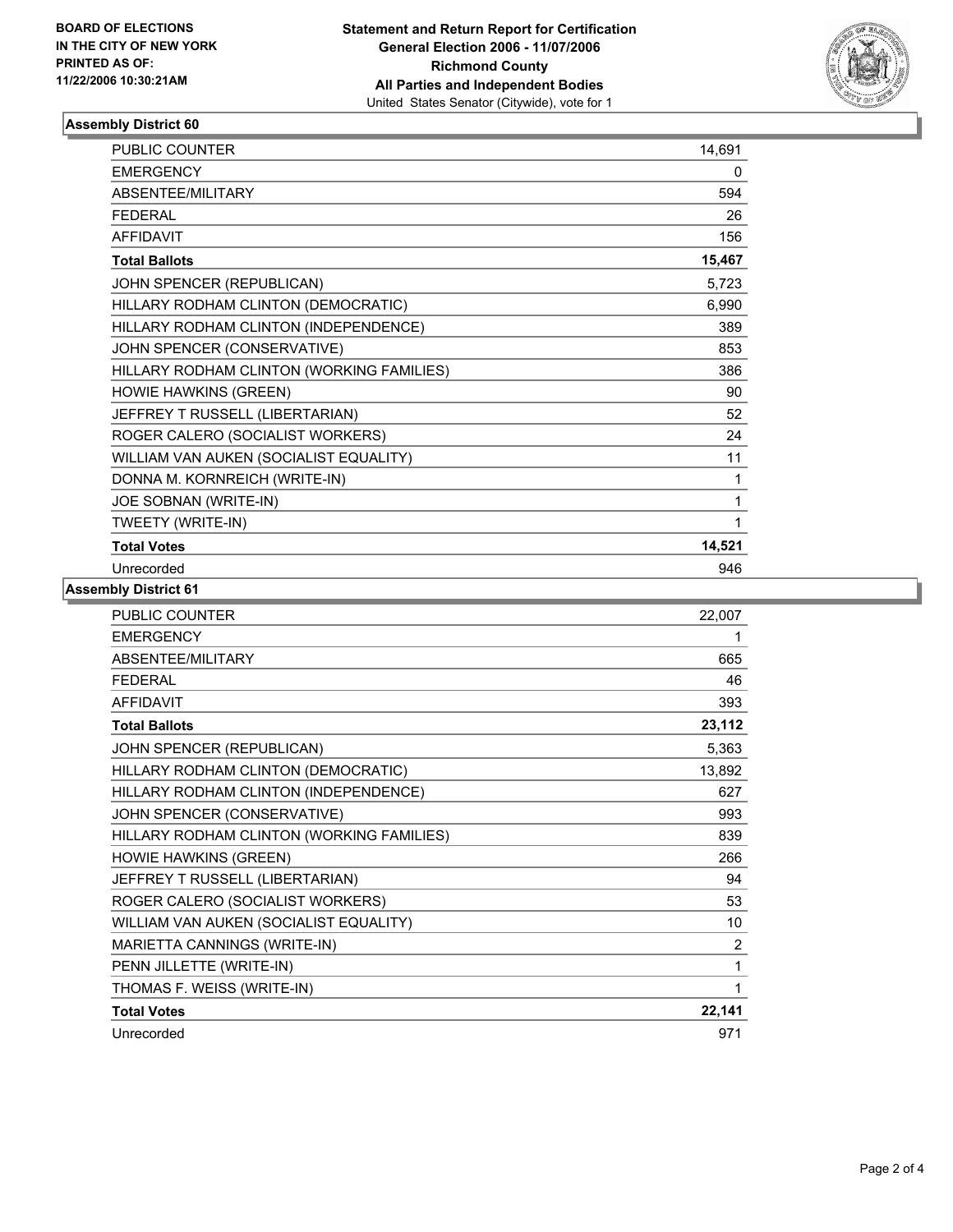

#### **Assembly District 62**

| <b>PUBLIC COUNTER</b>                     | 24,245       |
|-------------------------------------------|--------------|
| <b>EMERGENCY</b>                          | 64           |
| ABSENTEE/MILITARY                         | 738          |
| <b>FEDERAL</b>                            | 23           |
| <b>AFFIDAVIT</b>                          | 266          |
| <b>Total Ballots</b>                      | 25,336       |
| JOHN SPENCER (REPUBLICAN)                 | 11,022       |
| HILLARY RODHAM CLINTON (DEMOCRATIC)       | 9,942        |
| HILLARY RODHAM CLINTON (INDEPENDENCE)     | 557          |
| JOHN SPENCER (CONSERVATIVE)               | 1,543        |
| HILLARY RODHAM CLINTON (WORKING FAMILIES) | 516          |
| HOWIE HAWKINS (GREEN)                     | 109          |
| JEFFREY T RUSSELL (LIBERTARIAN)           | 65           |
| ROGER CALERO (SOCIALIST WORKERS)          | 30           |
| WILLIAM VAN AUKEN (SOCIALIST EQUALITY)    | 8            |
| ANDREW LANZA (WRITE-IN)                   | $\mathbf{1}$ |
| JOHN PETERSON (WRITE-IN)                  | 1            |
| KATHLEEN GORMAN (WRITE-IN)                | 1            |
| MICHAEL ZAMBARDA (WRITE-IN)               | 1            |
| ROBERT MINOGUE (WRITE-IN)                 | 1            |
| WILLIAM T. CONROY (WRITE-IN)              | 1            |
| <b>Total Votes</b>                        | 23,798       |
| Unrecorded                                | 1,538        |

### **Assembly District 63**

| <b>PUBLIC COUNTER</b>                     | 20,753 |
|-------------------------------------------|--------|
| <b>EMERGENCY</b>                          | 7      |
| ABSENTEE/MILITARY                         | 672    |
| <b>FEDERAL</b>                            | 31     |
| <b>AFFIDAVIT</b>                          | 249    |
| <b>Total Ballots</b>                      | 21,712 |
| JOHN SPENCER (REPUBLICAN)                 | 6,959  |
| HILLARY RODHAM CLINTON (DEMOCRATIC)       | 11,568 |
| HILLARY RODHAM CLINTON (INDEPENDENCE)     | 463    |
| JOHN SPENCER (CONSERVATIVE)               | 900    |
| HILLARY RODHAM CLINTON (WORKING FAMILIES) | 497    |
| <b>HOWIE HAWKINS (GREEN)</b>              | 137    |
| JEFFREY T RUSSELL (LIBERTARIAN)           | 85     |
| ROGER CALERO (SOCIALIST WORKERS)          | 39     |
| WILLIAM VAN AUKEN (SOCIALIST EQUALITY)    | 7      |
| JONATHON TACINI (WRITE-IN)                |        |
| <b>Total Votes</b>                        | 20,656 |
| Unrecorded                                | 1,056  |